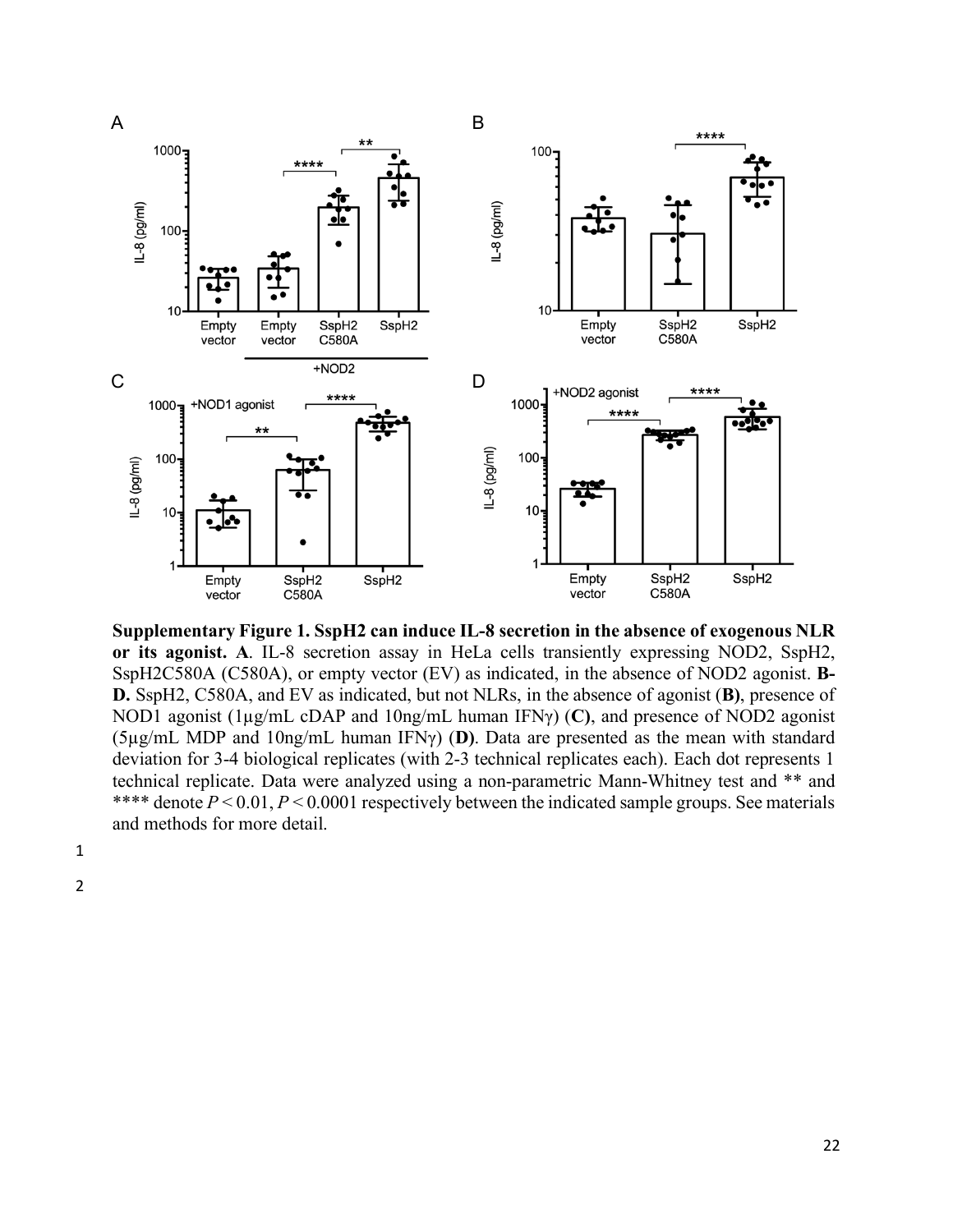

**Supplementary Figure 2. Semi-quantitative analysis of diglycyl peptide intensity identifies NOD1 sites differentially ubiquitinated by SspH2.** Gly-gly (Di-glycyl) containing peptide fragment intensity comparison with immunoprecipitations performed with lysates of HEK 293T cells transiently expressing NOD1, empty vector (EV)/ SspH2 C580A/ SspH2 with ubiquitin. Intensities are scaled on the plot to 1x10<sup>7</sup>. A. Di-glycyl modified peptide fragment intensity comparison between SspH2 and EV. **B.** Di-glycyl modified peptide fragment intensity comparison between SspH2 C580A di-glycyl and EV. In each plot the solid black line represents the linear regression with the dotted line indicating the 95% confidence interval. Light green denotes di-glycyl residues that were upregulated in both SspH2/ SspH2 C580A over empty vector (EV). Pink denotes di-glycyl residues that were downregulated in both SspH2/ SspH2 C580A over EV. **C.** Amino acid sequence of NOD1 with Caspase Activation Recruitment Domain (CARD), Nucleotide Binding Domain (NBD), and Leucine Rich Repeat (LRR) regions highlighted. Individual lysine residues highlighted in black identify lysine residues that were identified with di-glycyl modifications. Red denotes di-glycyl residues that were upregulated in SspH2 vs SspH2 C580A. Blue denotes residues that were downregulated in SspH2 compared to SspH2 C580A. Light green denotes di-glycyl residues that were upregulated in both SspH2/ SspH2 C580A over empty vector (EV). Pink denotes di-glycyl residues downregulated in both SspH2/ SspH2 C580A over EV.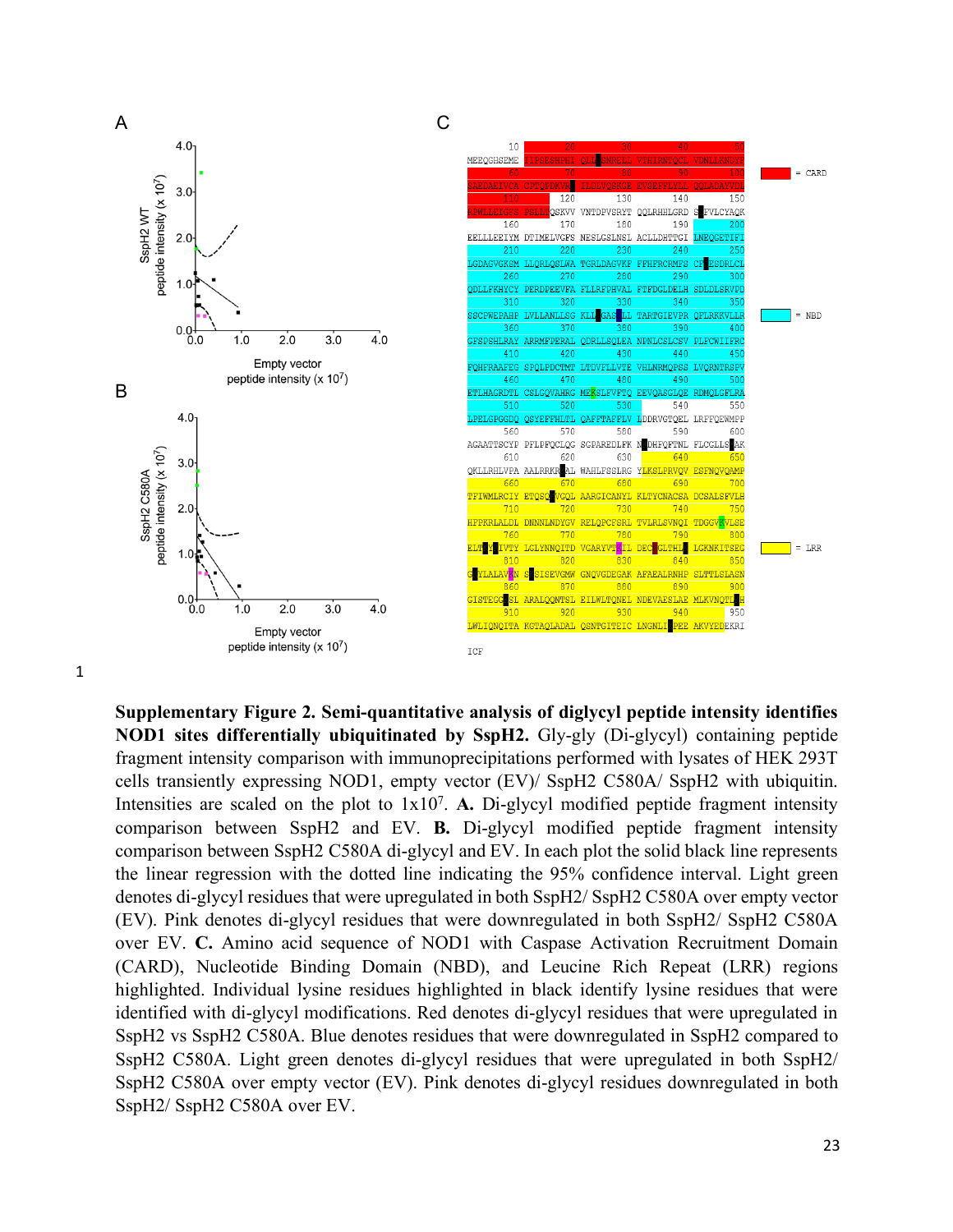![](_page_2_Figure_1.jpeg)

**Supplementary Figure 3. NOD1 lysine variants are stably expressed in vitro.** Protein levels of NOD1 lysine variants or empty vector (EV) transiently expressed in HEK293T cells. NOD1 lysine variants were tagged with FLAG. Immunoblotting was performed with FLAG antibodies. Dashed line indicates samples run on another gel.

- 
- 
- 
- 
- 
- 
- 
-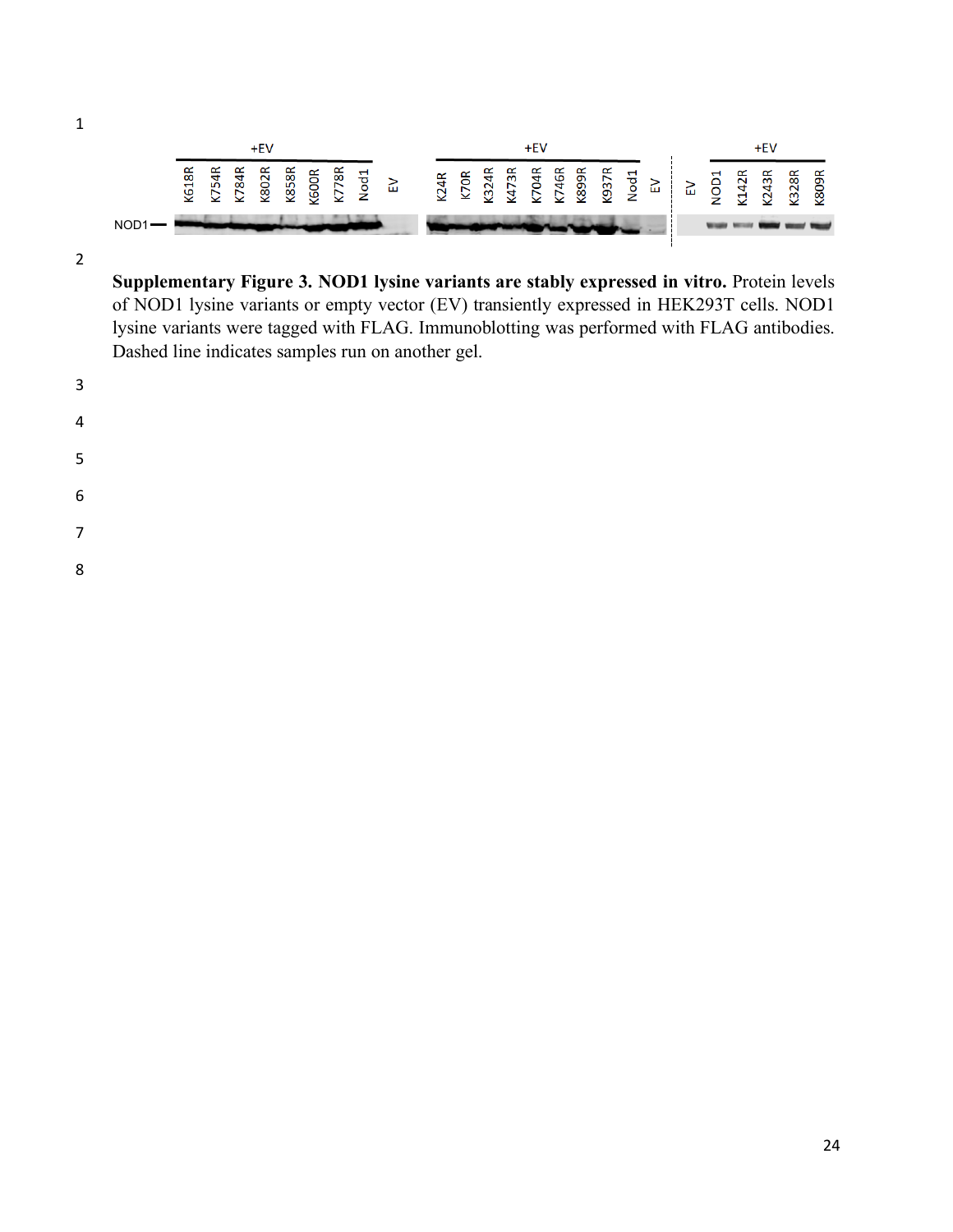![](_page_3_Figure_0.jpeg)

2

**Supplementary Figure 4. Multiple angles of spatial positioning of lysine variants across NOD1.** Conceptual domain model and theoretical structure of NOD1 using the AlphaFold modeling system (33). NOD1 is viewed from **A.** the left (with the CARD region in front) and **B.** the top-down. The coloured amino acids are lysines found throughout NOD1. Lysine colour correlates to domain location: yellow (CARD), blue (NBD), and green (LRR). Outlined in red are the position of lysines, whose mutation reduces NOD1 super-activation by SspH2 that are in the same surface.

## 3

4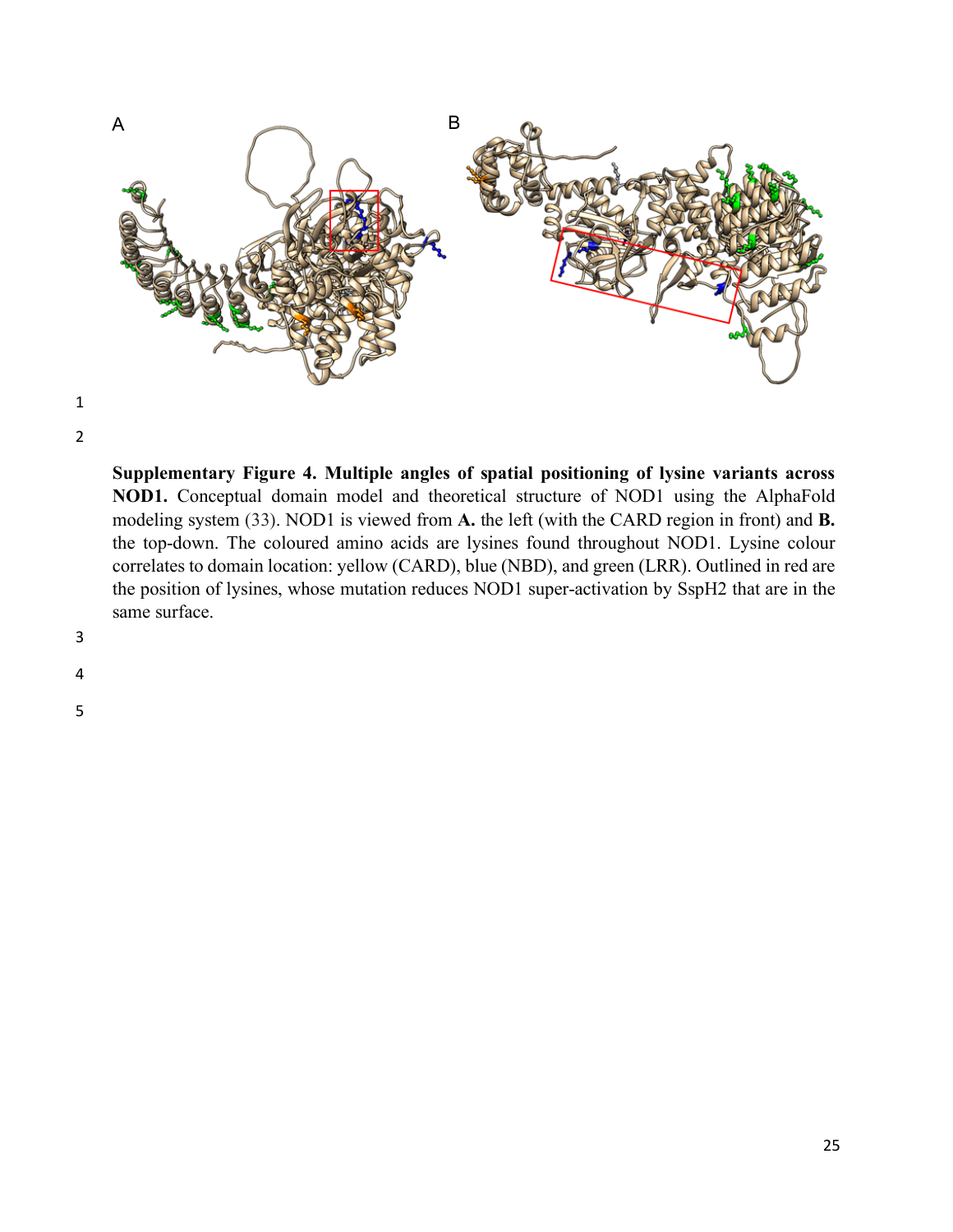![](_page_4_Figure_0.jpeg)

**Supplementary Figure 5. SspH2 does not polyubiquitinate NLRs.** Immunoprecipitation analysis of NLRs transiently transfected in HEK 293T cells. NLRs were tagged with FLAG antibody, and FLAG IP was performed. All samples had Myc-tagged ubiquitin and either EV, SspH2C580A or SspH2 transiently transfected into them with either **A.** NOD1 or **B.** NOD2. Immunoblotting was performed with indicated antibodies. Data is representative of 3 biological replicates.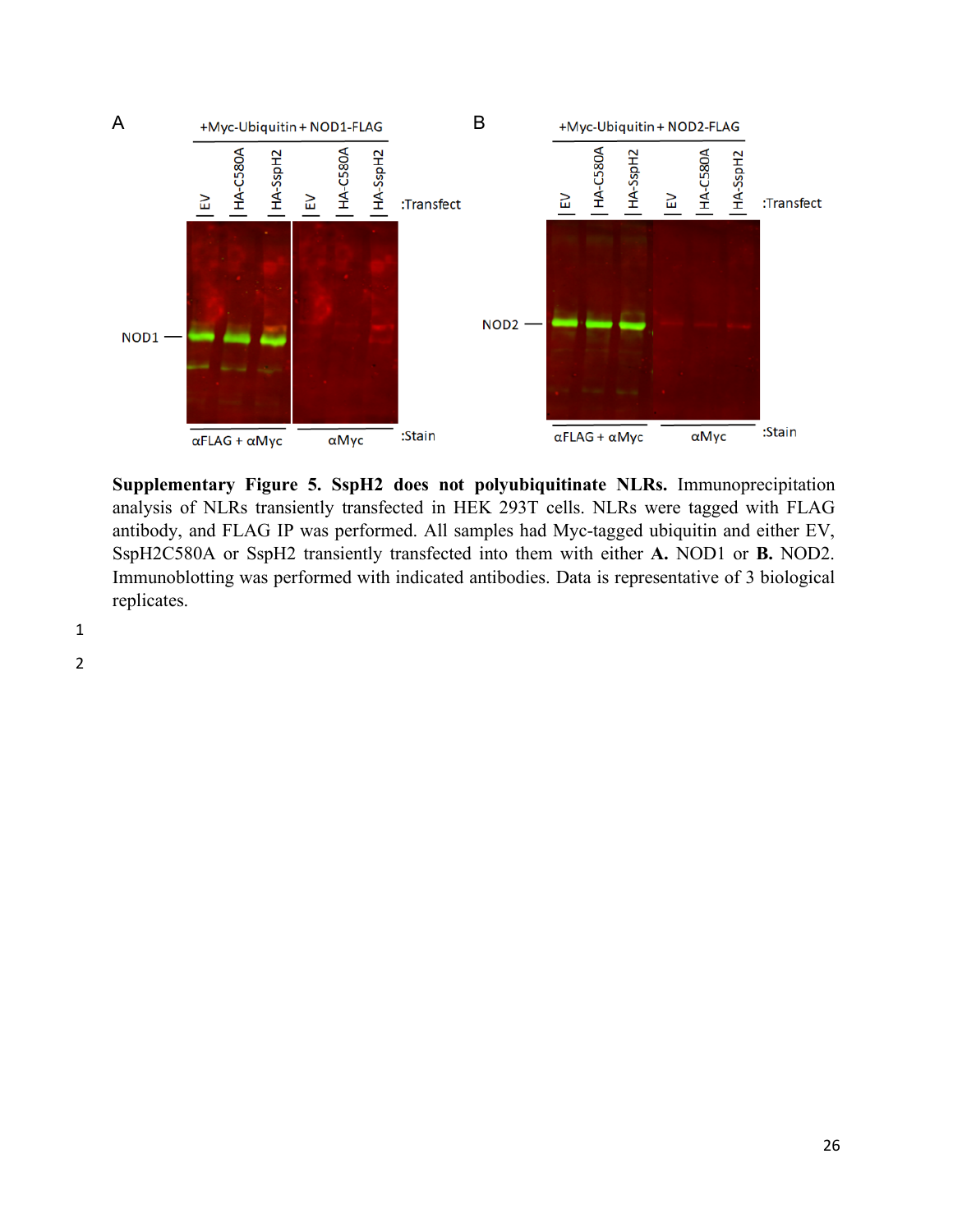## 1 Supplementary Table 1. Primers used for cloning

| Primer name           | Nucleotide sequence                                           |
|-----------------------|---------------------------------------------------------------|
| $NOD1_a71g$           | 5'-ccccacattcaattactgagaagcaatcgggaacttctg-3'                 |
| NOD1_a71g_antisense   | 5'-cagaagttcccgattgcttctcagtaattgaatgtgggg-3'                 |
| NOD1_a209g            | 5'-cctgacaaggtccgcagaattctggacctggta-3'                       |
| NOD1_a209g_antisense  | 5'-taccaggtccagaattctgcggaccttgtcagg-3'                       |
| NOD1_a425g            | 5'-ggccgtgactccaggttcgtgctgtgc-3'                             |
| NOD1_a425g_antisense  | 5'-gcacagcacgaacctggagtcacggcc-3'                             |
| NOD1_a728g            | 5'-gcatgttcagctgcttcagggaaagtgacaggc-3'                       |
| NOD1_a728g_antisense  | 5'-gcctgtcactttccctgaagcagctgaacatgc-3'                       |
| NOD1_a971g            | 5'-cagtgggaagctgctcagggggggctag-3'                            |
| NOD1_a971g_antisense  | 5'-ctagcccccctgagcagcttcccactg-3'                             |
| NOD1_a983g            | 5'-ctcaaggggggctagcaggctgctcacagc -3'                         |
| NOD1_a983g_antisense  | 5'-gctgtgagcagcctgctagcccccttgag -3'                          |
| NOD1_a1418g           | 5'-ccggggcatggagaggagcctctttgtct-3'                           |
| NOD1_a1418g_antisense | 5'-agacaaagaggctcctctccatgccccgg-3'                           |
| NOD1_a1745g           | 5'-cgggaagacctcttcaagaacagggatcacttcca-3'                     |
| NOD1_a1745g_antisense | 5'-tggaagtgatccctgttcttgaagaggtcttcccg-3'                     |
| NOD1_a1799g           | 5'-ggctgttgtccaaagccagacagaaactcctgcg-3'                      |
| NOD1_a1799g_antisense | 5'-cgcaggagtttctgtctggctttggacaacagcc-3'                      |
| NOD1_a1853g           | 5'-cctgaggagaaagcgcagggccctgtg-3'                             |
| NOD1_a1853g_antisense | 5'-cacagggccctgcgctttctcctcagg-3'                             |
| NOD1_a2111g           | 5'-cctgcatcacttccccaggcggctggc-3'                             |
| NOD1_a2111g_antisense | 5'-gccagccgcctggggaagtgatgcagg-3'                             |
| NOD1_a2237g           | 5'-cactgacggtggggtaagggtgctaagcg-3'                           |
| NOD1_a2237g_antisense | 5'-cgcttagcacccttaccccaccgtcagtg-3'                           |
| NOD1_a2261g           | 5'-gctaagcgaagagctgaccagatacaaaattgtgacctatt-3'               |
| NOD1_a2261g_antisense | $\Gamma$ .<br>5'-aataggtcacaattttgtatctggtcagctcttcgcttagc-3' |
| NOD1_a2333g           | 5'-gccaggtacgtcaccagaatcctggatgaatgc-3'                       |
| NOD1_a2333g_antisense | 5'-gcattcatccaggattctggtgacgtacctggc-3'                       |
| NOD1_a2351g           | 5'-ccaaaatcctggatgaatgcagaggcctcacgc-3'                       |
| NOD1_a2351g_antisense | 5'-gcgtgaggcctctgcattcatccaggattttgg-3'                       |
| NOD1_a2405g           | 5'-caagtgaaggagggaggtatctcgccctggc-3'                         |
| NOD1_a2405g_antisense | 5'-gccagggcgagatacctccctccttcacttg-3'                         |
| NOD1_a2426g           | 5'-ctcgccctggctgtgaggaacagcaaatcaatct-3'                      |
| NOD1_a2426g_antisense | 5'-agattgatttgctgttcctcacagccagggcgag-3'                      |
| NOD1_a2696g           | 5'-gaaatgttgaaagtcaaccagacgttaaggcatttatggcttatc-3'           |